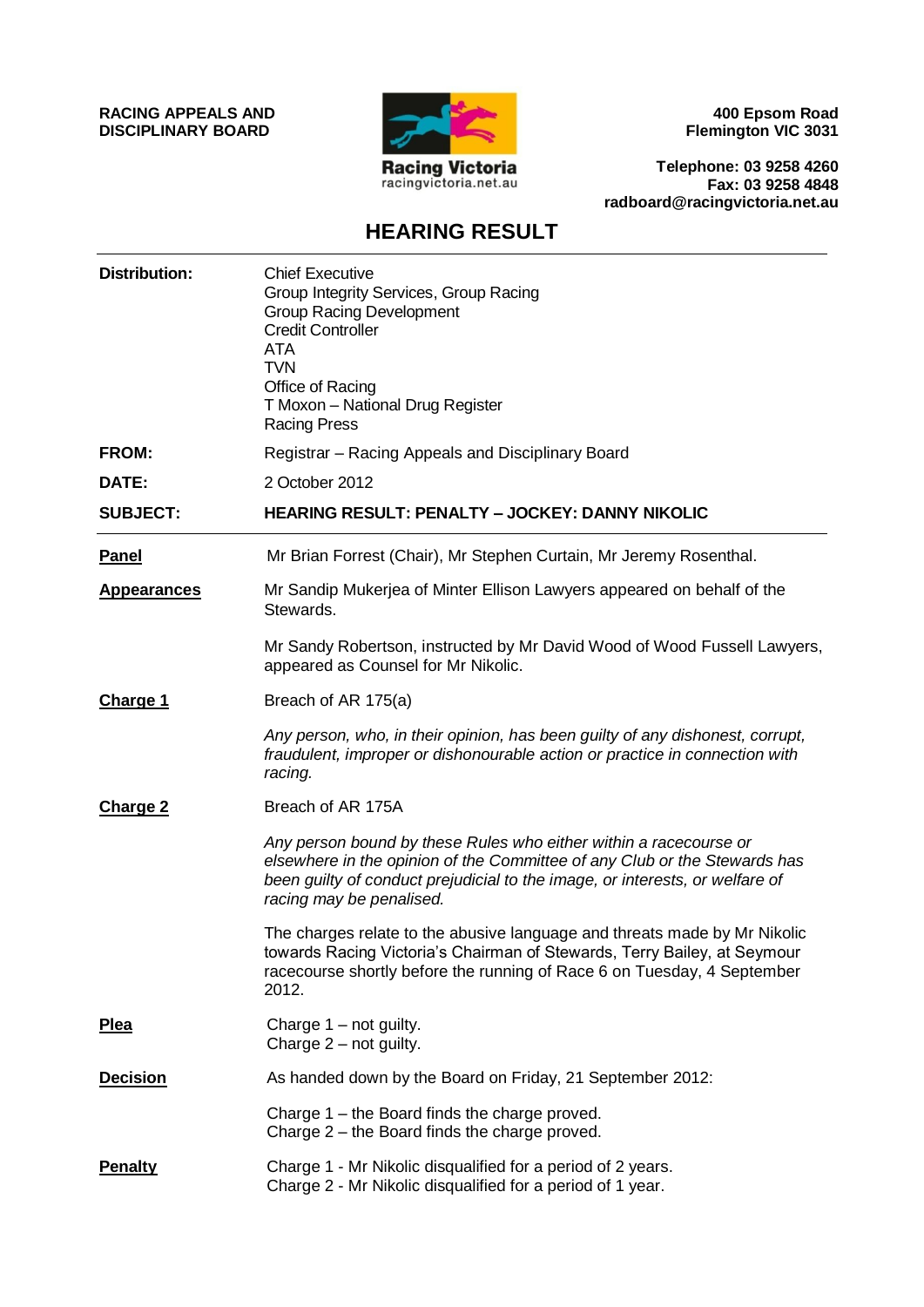## **Penalty (cont)** Both periods of disqualification to be served concurrently and deemed to have commenced on 4 September 2012 to take account of the period since being stood down.

The Board further orders that the decision of the Stewards on 4 September 2012 to stand down Mr Nikolic be set aside.

**Georgie Gavin Registrar - Racing Appeals and Disciplinary Board**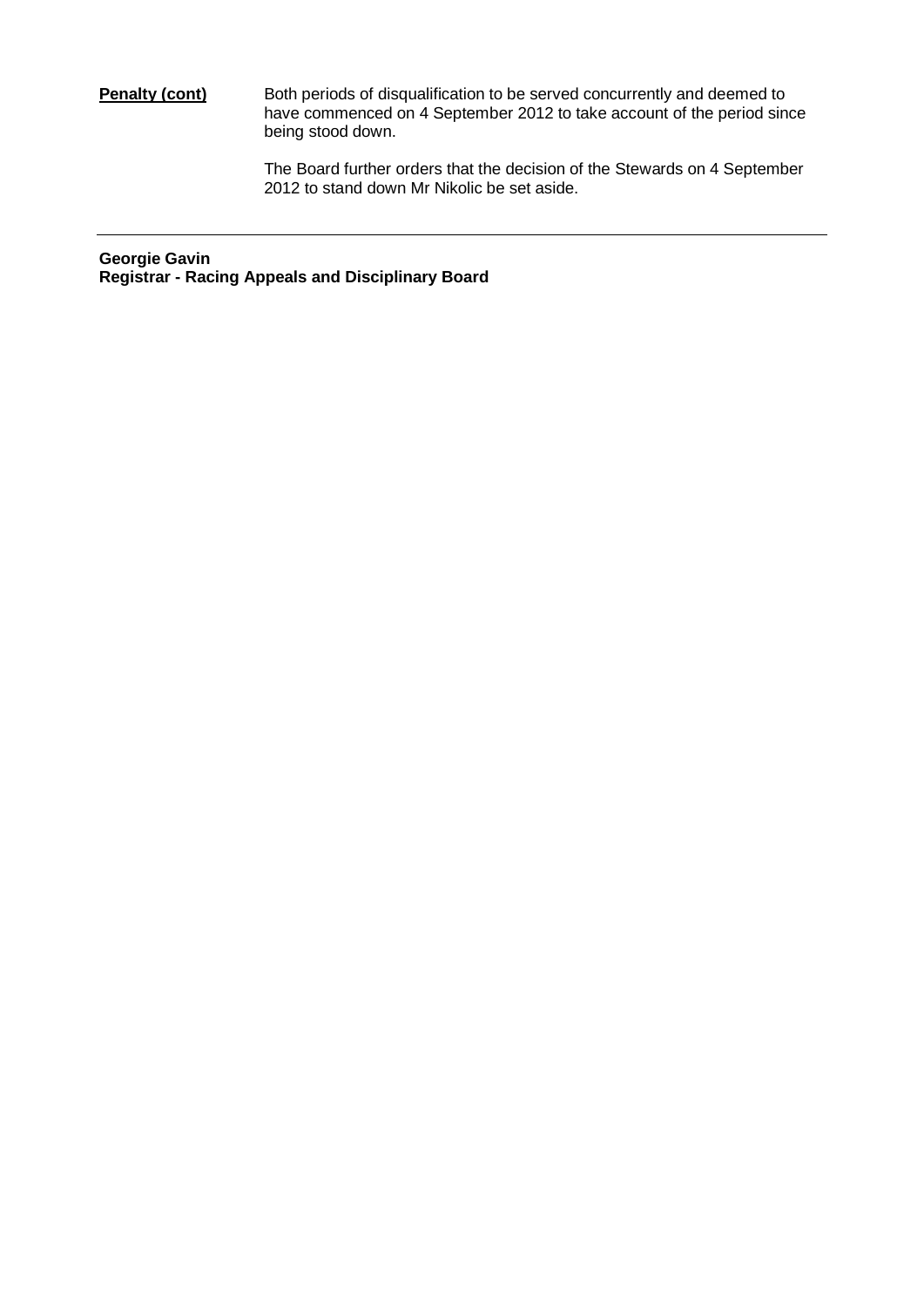## **RACING APPEALS AND DISCIPLINARY BOARD (Original Jurisdiction)**

## *Reasons for Decision on Penalty in the matter of jockey Mr Danny Nikolic as heard on 19, 20, and 21 September 2012 and 2 October 2012*

| Mr B Forrest   | <b>Deputy Chair</b> |
|----------------|---------------------|
| Mr S Curtain   | Member              |
| Mr J Rosenthal | Member              |

On 4 September 2012, at Seymour races, jockey Mr Danny Nikolic subjected Chief Steward Mr Terry Bailey to a verbal outburst, that on any view was contemptible.

The language directed at Mr Bailey was not only grossly offensive to him, but worse, contained a sinister threat to his family. So much so, that in the immediate aftermath Mr Bailey arranged security at his home for a week.

The Board regards Mr Nikolic's action as dishonourable and a flagrant breach of the Rules.

In a career as a jockey spanning 22 years Mr Nikolic has enjoyed considerable success. Along the journey he has become well known and his riding skills admired.

Jockeys are an integral part of the public face of thoroughbred racing. Racing authorities recognise this in requiring jockeys make themselves available for promotional purposes from time to time.

A licence to ride carries with it responsibilities for the image and well being of racing, particularly so for successful jockeys whose activities are more likely to attract public interest, because of their profile.

Mr Nikolic is an example of a successful jockey attracting considerable publicity which, regrettably, because of his conduct on the day, has tarnished the image of racing.

The many who earn their livelihood in racing, and obey the Rules, are entitled to expect that licensed persons do not, by their actions, undermine the image or interests of racing. Equally for others, whether they be people in the community at large, for whom racing is an enjoyable pastime, or who are otherwise involved in racing in one way or another have a similar expectation.